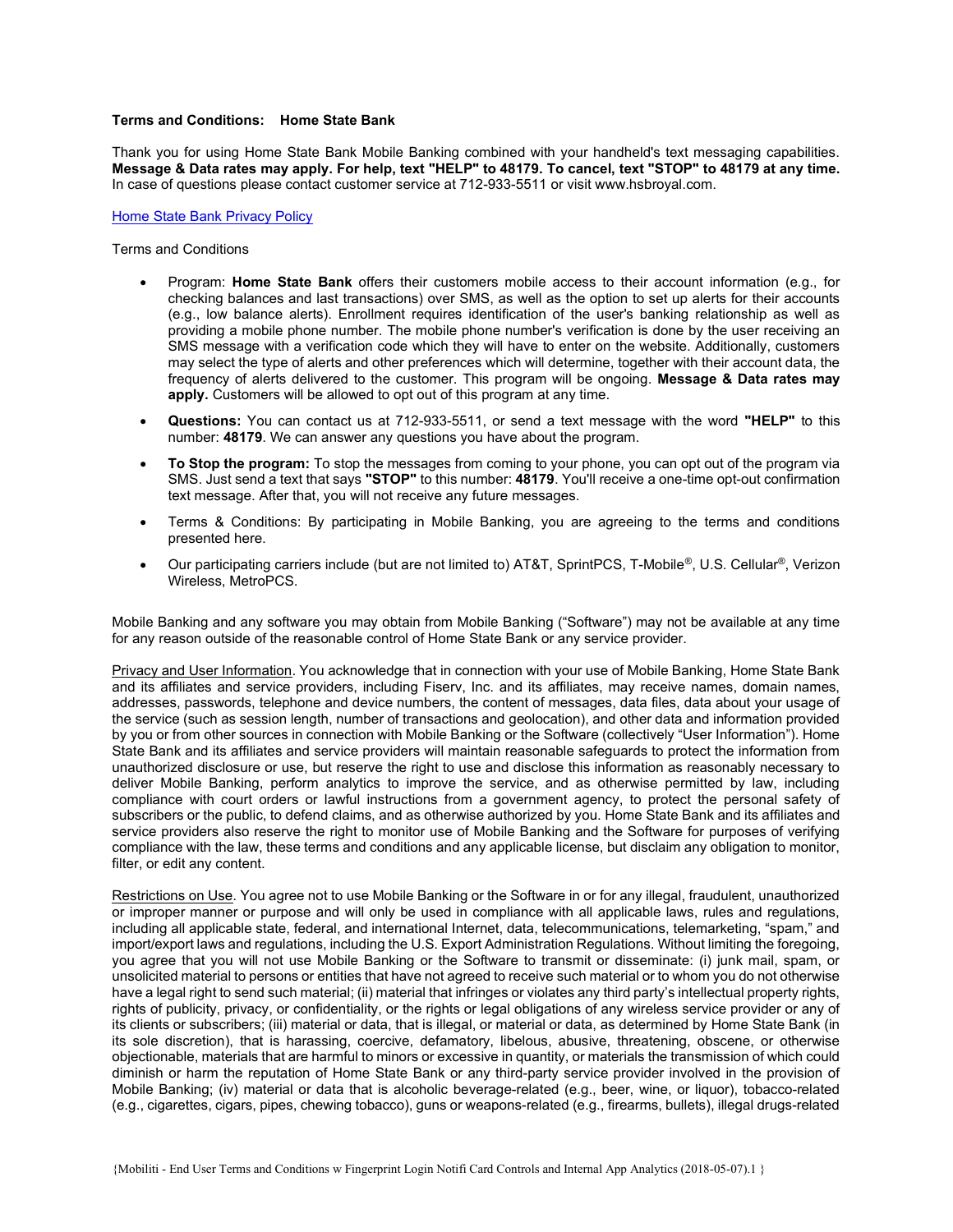(e.g., marijuana, cocaine), pornographic-related (e.g., adult themes, sexual content), crime-related (e.g., organized crime, notorious characters), violence-related (e.g., violent games), death-related (e.g., funeral homes, mortuaries), hate-related (e.g. racist organizations), gambling-related (e.g., casinos, lotteries), specifically mentions any wireless carrier or copies or parodies the products or services of any wireless carrier; (v) viruses, Trojan horses, worms, time bombs, cancelbots, or other computer programming routines that are intended to damage, detrimentally interfere with, surreptitiously intercept or expropriate any system, data, or personal information; (vi) any material or information that is false, misleading, or inaccurate; (vii) any material that would expose Home State Bank, any third-party service provider involved in providing Mobile Banking, or any other third party to liability; or (viii) any signal or impulse that could cause electrical, magnetic, optical, or other technical harm to the equipment or facilities of Fiserv or any third party. You agree that you will not attempt to: (a) access any software or services for which your use has not been authorized; or (b) use or attempt to use a third party's account; or (c) interfere in any manner with the provision of Mobile Banking or the Software, the security of Mobile Banking or the Software, or other customers of Mobile Banking or the Software; or (d) otherwise abuse Mobile Banking or the Software.

Use of Google Maps: You agree to abide by the Google terms and conditions of use found at http://maps.google.com/help/terms\_maps.html and the Google Legal Notices found at http://www.maps.google.com/help/legal notices\_maps.html, or other URLs as may be updated by Google.

# Card Controls Additional Terms.

The following supplemental Terms of Use ("Supplement") applies to the card controls feature ("Card Controls") within the Mobile Banking mobile application ("Mobile Banking App"), notwithstanding anything in the Agreement to the contrary. The Supplement only applies to Card Controls. If Card Controls are not available to you, then this Supplement does not apply. To the extent there is any conflict between the terms of the Agreement and this Supplement with respect to Card Controls, then the terms in this Supplement shall apply.

- 1. The Card Controls feature is only available for debit cards issued by Home State Bank that you register within the Mobile Banking App.
- 2. The Card Controls alerts and controls you set through use of the Mobile Banking App may continue to apply, even if you delete the Mobile Banking App or remove it from your mobile device. Please contact Home State Bank to discontinue the alerts and controls.
- 3. Certain Card Control functionality within the Mobile Banking App may not be available for all transactions. Controls and alerts based on the location of the mobile device where the Mobile Banking App is installed or the location of the merchant where the card is being attempted for use may not apply appropriately to cardnot-present transactions or transactions where the actual location of the merchant differs from the merchant's registered address.
- 4. Card Controls may enable access to Home State Bank and third parties' services and web sites, including GPS locator websites, such as Google's. Use of such services may require Internet access and that you accept additional terms and conditions applicable thereto.
- 5. To the extent this Mobile Banking App allows you to access third party services, Home State Bank, and those third parties, as applicable, reserve the right to change, suspend, remove, or disable access to any of those services at any time without notice. In no event will we be liable for the removal of or disabling of access to any such services. We may also impose limits on the use of or access to certain services, in any case and without notice or liability.
- 6. THE MOBILE BANKING APP, THE SERVICES AND RELATED DOCUMENTATION ARE PROVIDED "AS IS" WITHOUT WARRANTY OF ANY KIND, EITHER EXPRESSED OR IMPLIED, INCLUDING, BUT NOT LIMITED TO, THE IMPLIED WARRANTIES OF TITLE, MERCHANTABILITY, FITNESS FOR A PARTICULAR PURPOSE, AND NON- INFRINGEMENT. IN PARTICULAR, WE DO NOT GUARANTEE CONTINUOUS, UNINTERRUPTED OR SECURE ACCESS TO ANY PART OF OUR SERVICE, AND OPERATION OF THE MOBILE BANKING APP OR THE SERVICES MAY BE INTERFERED WITH BY NUMEROUS FACTORS OUTSIDE OF OUR CONTROL. SOME STATES DO NOT ALLOW THE DISCLAIMER OF CERTAIN IMPLIED WARRANTIES, SO THE FOREGOING DISCLAIMERS MAY NOT APPLY TO YOU TO THE EXTENT THEY ARE PROHIBITED BY STATE LAW.
- 7. Limitation of Liability. YOU ACKNOWLEDGE AND AGREE THAT FROM TIME TO TIME, THE MOBILE BANKING APP AND THE SERVICES MAY BE DELAYED, INTERRUPTED OR DISRUPTED FOR AN INDETERMINATE AMOUNT OF TIME DUE TO CIRCUMSTANCES BEYOND OUR REASONABLE CONTROL, INCLUDING BUT NOT LIMITED TO ANY INTERRUPTION, DISRUPTION OR FAILURE IN THE PROVISION OF THE SERVICES, WHETHER CAUSED BY STRIKES, POWER FAILURES, EQUIPMENT MALFUNCTIONS, INTERNET DISRUPTION OR OTHER REASONS. IN NO EVENT SHALL WE OR OUR AFFILIATES OR LICENSORS OR CONTRACTORS OR THE EMPLOYEES OR CONTRACTORS OF ANY OF THESE, BE LIABLE FOR ANY CLAIM ARISING FROM OR RELATED TO THE SERVICES THAT IS CAUSED BY OR ARISES OUT OF ANY SUCH DELAY, INTERRUPTION, DISRUPTION OR SIMILAR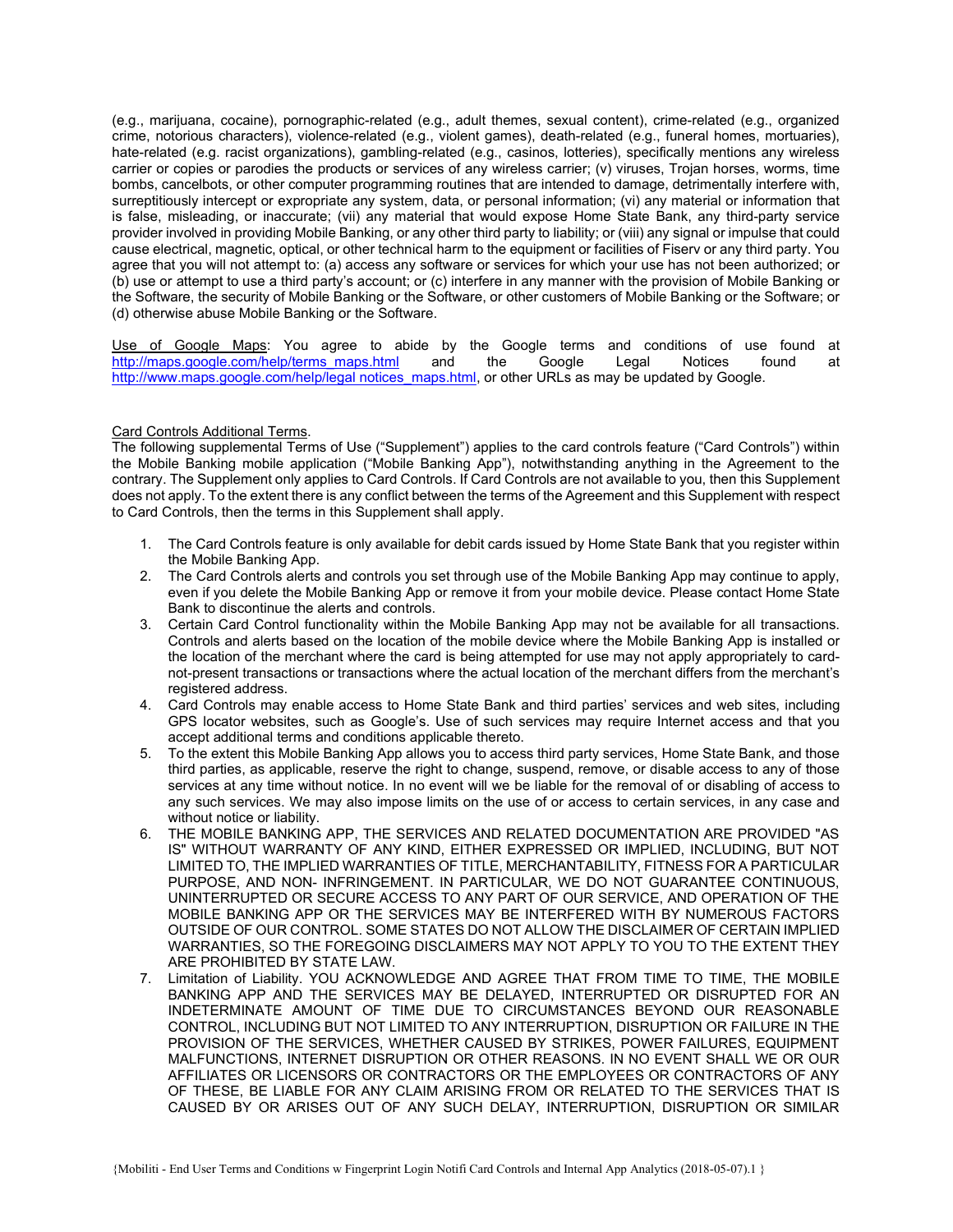FAILURE. IN NO EVENT SHALL WE OR OUR AFFILIATES OR LICENSORS OR CONTRACTORS OR THE EMPLOYEES OR CONTRACTORS OF ANY OF THESE, BE LIABLE FOR ANY INDIRECT, SPECIAL, INCIDENTAL, CONSEQUENTIAL, PUNITIVE OR EXEMPLARY DAMAGES, OR LOSS OF GOODWILL OR LOST PROFITS (EVEN IF ADVISED OF THE POSSIBILITY THEREOF) ARISING IN ANY WAY OUT OF THE INSTALLATION, USE, OR MAINTENANCE OF THE MOBILE BANKING APP, OR THE SERVICES, OR THE WEBSITES THROUGH WHICH THE MOBILE BANKING APP OR THE SERVICE OFFERED, EVEN IF SUCH DAMAGES WERE REASONABLY FORESEEABLE AND NOTICE WAS GIVEN REGARDING THEM. IN NO EVENT SHALL WE OR OUR AFFILIATES OR LICENSORS OR CONTRACTORS OR THE EMPLOYEES OR CONTRACTORS OF ANY OF THESE BE LIABLE FOR ANY CLAIM, ARISING FROM OR RELATED TO THE MOBILE BANKING APP, THE SERVICES OR THE WEBSITE THROUGH WHICH THE APP OR THE SERVICES IS OFFERED, THAT YOU DO NOT STATE IN WRITING IN A COMPLAINT FILED IN A COURT OR ARBITRATION PROCEEDING WITHIN TWO (2) YEARS OF THE DATE THAT THE EVENT GIVING RISE TO THE CLAIM OCCURRED. THESE LIMITATIONS WILL APPLY TO ALL CAUSES OF ACTION, WHETHER ARISING FROM BREACH OF CONTRACT, TORT (INCLUDING NEGLIGENCE) OR ANY OTHER LEGAL THEORY. OUR AGGREGATE LIABILITY, AND THE AGGREGATE LIABILITY OF OUR AFFILIATES AND LICENSORS AND CONTRACTORS AND THE EMPLOYEES AND CONTRACTORS OF EACH OF THESE, TO YOU AND ANY THIRD PARTY FOR ANY AND ALL CLAIMS OR OBLIGATIONS RELATING TO THIS AGREEMENT SHALL BE LIMITED TO DIRECT OUT OF POCKET DAMAGES UP TO A MAXIMUM OF \$500 (FIVE HUNDRED DOLLARS). SOME STATES DO NOT ALLOW THE EXCLUSION OR LIMITATION OF INCIDENTAL OR CONSEQUENTIAL DAMAGES SO THE ABOVE LIMITATION OR EXCLUSION MAY NOT APPLY TO YOU.

8. Unless our account agreement with you states otherwise, this Agreement shall be governed by and construed in accordance with the laws of the State in which you reside, without regard to its conflicts of laws provisions. To the extent that the terms of this Agreement conflict with applicable state or federal law, such state or federal law shall replace such conflicting terms only to the extent required by law. Unless expressly stated otherwise, all other terms of this Agreement shall remain in full force and effect.

## Alerts Additional Terms.

The following Alerts terms and conditions ("Alerts Terms of Use") only apply to the Alerts feature (as defined below). If Alerts are not available to you, then this Alerts Terms of Use does not apply. To the extent there is any conflict between the terms of the Agreement and this Alerts Terms of Use with respect to Alerts, then the terms in this Alerts Terms of Use shall apply.

Alerts. Your enrollment in Home State Bank Online Banking and/or Mobile Banking (the "Service") includes enrollment to receive transaction alerts and notifications ("Alerts"). Alerts are electronic notices from us that contain transactional information about your Home State Bank account(s). Alerts are provided within the following categories:

- Mandatory Alerts provide you with important account notifications, such as information about changes to your Online Banking password, PIN, or login information. You do not have the option to suppress these Mandatory Alerts.
- Account Alerts provide you with notification of important account activities or when certain changes are made to your Service accounts. These Alerts are automatically activated for you. Although you may suppress these Account Alerts, we strongly recommend that you do not do so because they provide important information related to your Service accounts.
- Additional Alerts must be activated by you to be enabled. These Additional Alerts can be accessed from the More menu within Home State Bank Mobile Banking.

Account Alerts and Additional Alerts must be managed and/or added online through the Service. You cannot maintain all Alerts through your mobile device. We may add new Alerts from time to time, or cancel old Alerts. We usually notify you when we cancel Alerts, but are not obligated to do so. Home State Bank reserves the right to terminate its Alerts service at any time without prior notice to you.

Methods of Delivery. We may provide Alerts through one or more channels ("EndPoints"): (a) a mobile device, by text message; (b) a mobile device, by push notification; (c) an email account, by an e-mail message; or (d) your Home State Bank Online Banking message in-box, by an e-mail message. You agree to receive Alerts through these EndPoints, and it is your responsibility to determine that each of the service providers for the EndPoints described in (a) through (c) above supports the email, push notification, and text message Alerts provided through the Alerts service. Please be advised that text or data charges or rates may be imposed by your EndPoint service provider. Alert frequency varies by account and preferences. You agree to provide us a valid mobile phone number or email address so that we may send you Alerts. If your email address or your mobile device's number changes, you are responsible for informing